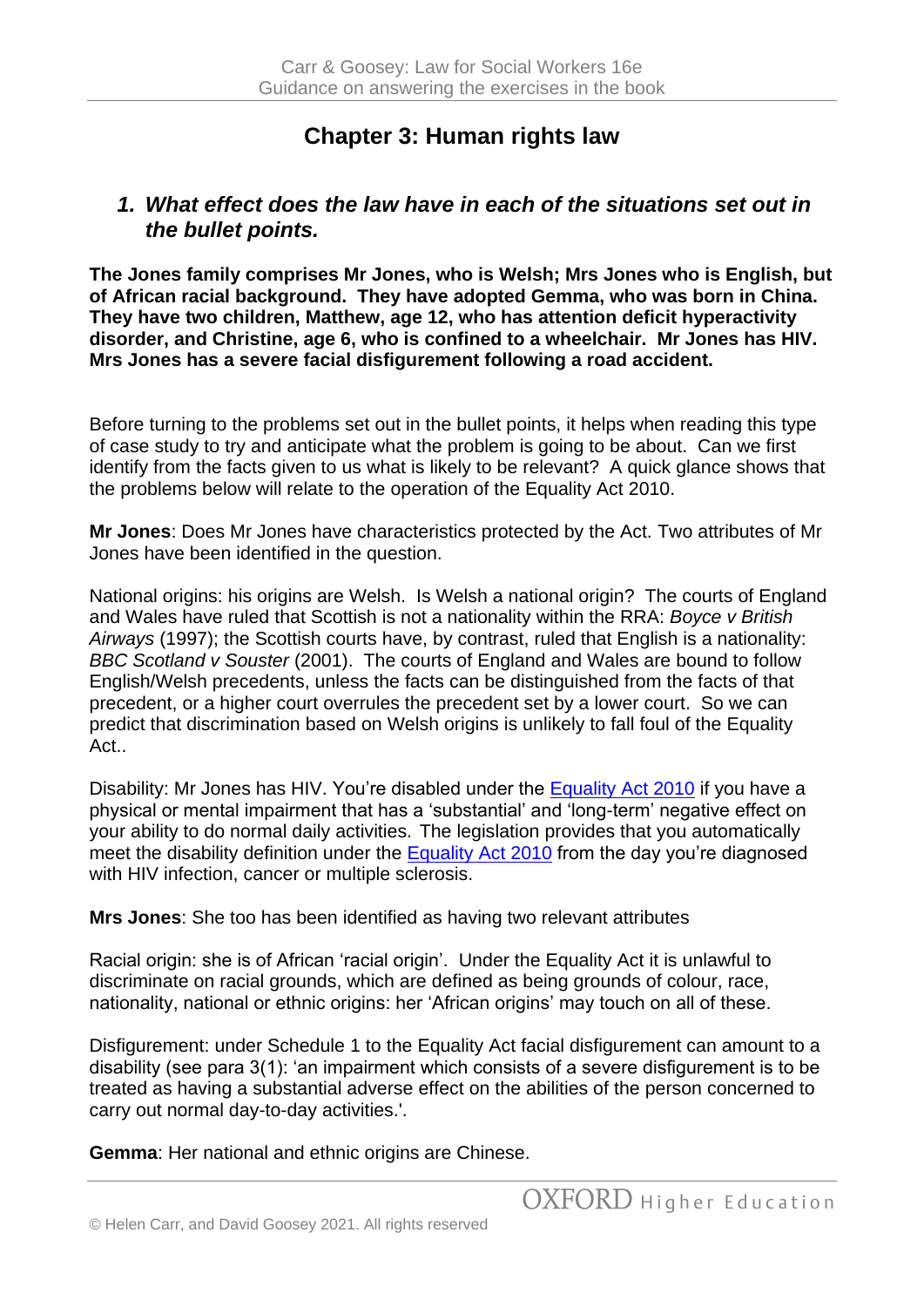**Matthew**: He suffers from a disability under the Equality Act if his hyperactive attention deficit disorder has a substantial and long-term adverse effect on ability to carry out normal day-to-day activities. Although each case is decided on its facts as found from the evidence presented to a court or tribunal, there is little doubt that this condition can satisfy one or more of these requirements, and the tribunal would have to decide whether or not on the medical and other evidence, it does so in fact. The Act does not distinguish between physical and mental disability. It is the effect of the impairment and not its cause which is significant.

**Christine**: Will her inability to walk normally also fall within the above Equality Act definition? Yes, impaired mobility is one of the areas of day to day activities which is recognised. Assuming that the inability to walk is proved as a fact in any tribunal (students should note that we are given this as a fact and do not need to question it further) then s.1DDA is satisfied.

• **Mrs Jones, who has a science doctorate and a high profile research and publication record, is refused several posts for which she met all of the essential criteria. The University of Anytown told her they might have trouble with the Home Office getting her a work permit. Science Labs plc told her that with her family problems she was unlikely to be committed to the work. Newtown College said the students would find her disfigurement difficult to handle.**

The question makes it clear that, on the face of it, Mrs Jones is well qualified to be considered for the level of work described. This aspect of the question requires no further analysis. We have been explicitly told there are other reasons she has not been selected. Your answer should therefore concentrate on whether the discrimination is unlawful.

University of Anytown: the employer is making assumptions about Mrs Jones' availability for work. If she had restricted immigration status it is possible that she would not be permitted to work in the UK. However we have not been told that this is the case; indeed the facts given state clearly that she is English. Why would the University think, therefore, that this applicant as opposed to any other applicant will have problems with the Home Office? To act to a person's detriment on assumptions, which derive, or cannot be proved not to be derived, from a person's membership of a particular racial, national or ethnic group is to discriminate. There is at the least ground for suspicion that the decision is based on her race, national origins, colour or ethnic origins, and that they would not have raised this objection in the case of a person of a different background. If she challenges their refusal to consider her, the employment tribunal would require the employer to demonstrate its reasons for excluding her; evidence could be sought as to the background of the people they did in fact select for interview or for the post, on this and on previous occasions. If the evidenced suggests that the reasons are based on her colour or national/ethnic origins – this would be for the tribunal to decide as a matter of fact – the discrimination would be unlawful under the Equality Act.

Science Labs plc: this employer is making assumptions about Mrs Jones' likely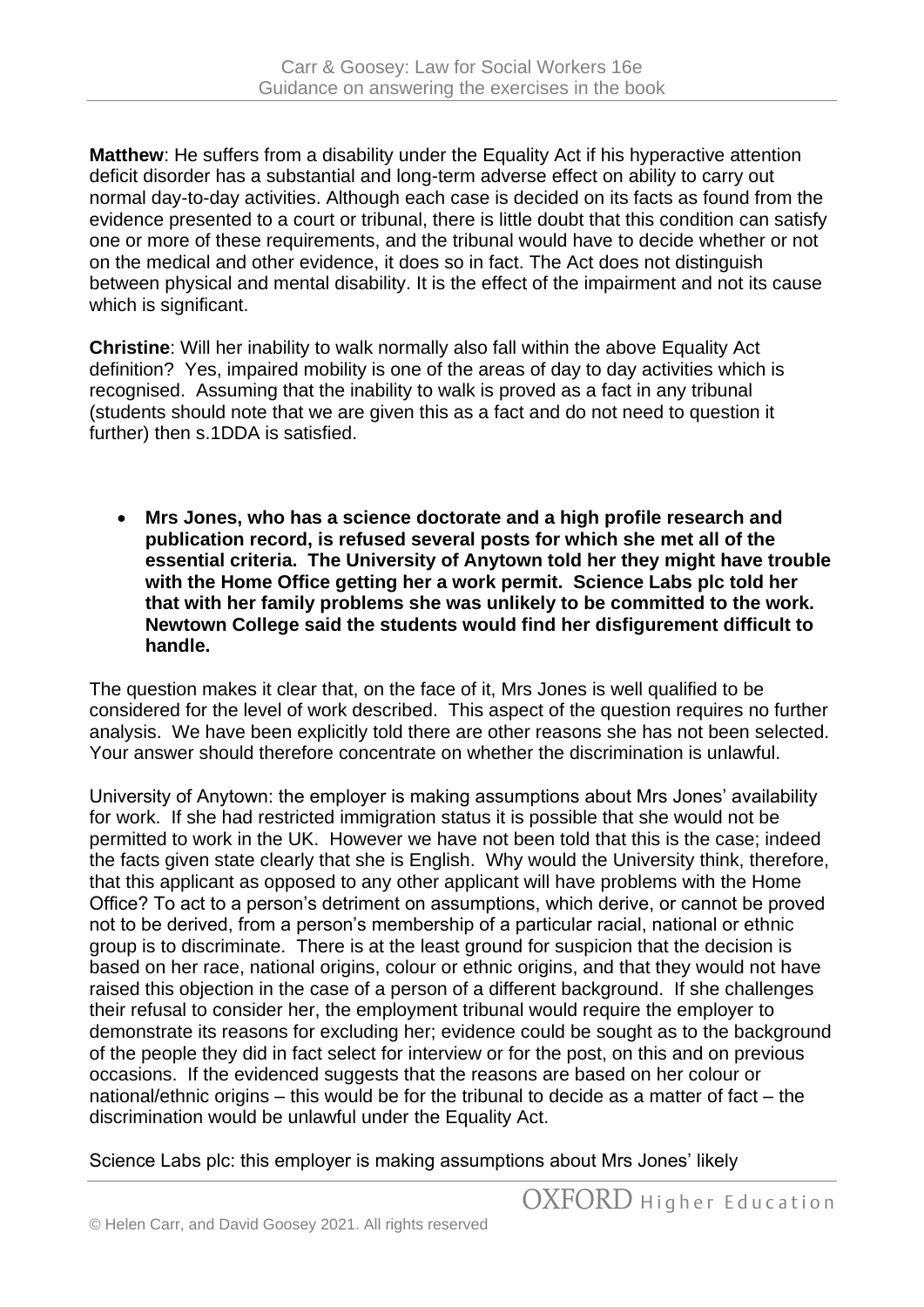commitment to her job because of her family circumstances. A tribunal hearing this case would require the company to explain its recruitment practices, and whether it treated men with child care responsibilities in the same way (there is no legislation protecting parents from acts of discrimination, but male and female parents must be treated equally). A good case which the tribunal would almost certainly follow is Horsey v Dyffed (1982). Here the employer refused to provide training for a female social worker, since they felt she was bound to follow her husband, who had moved to another part of the country, after it was completed. Why did they assume she would follow him rather than the other way round? Because she was a woman. This was contrary to SDA sections 1 (definition of discrimination) and 6 (discrimination unlawful in employment) which was then current law. It would be difficult for Science Labs plc to persuade a tribunal that they were not making these assumptions about Mrs Jones because they assumed a woman would have the major role in looking after the family.

Could Mrs Jones argue that she has been discriminated against because of the disability of her children? Would the employer have excluded her from consideration if her children had not disabilities? Such indirect discrimination is unlawful under the Equality Act.

Newtown College refuse to consider Mrs Jones because of her facial disfigurement. This is expressly included as a disability under Schedule 1 to the Act. It is no excuse for the employer to hide behind the discriminatory attitudes of their other employees – the legislation provides no such excuse (and in fact was expressly designed to force employers to take measures to overcome such attitudes. Under the Act the employer must show that any discrimination is justified on grounds which are substantial. The prejudice of employees would not satisfy this test). Therefore they have unlawfully discriminated against her on grounds of her disability, and she can seek compensation from an employment tribunal.

#### • **Gemma needs special English language tuition but the school says they are not allowed to spend more money on her than other children.**

Gemma's needs arise because her first language is not English. Her parents are not seeking equal treatment – they want a form of positive action so that in due course her English will be good enough for her to be treated equally. The argument of the school is that special provision would be a form of positive discrimination which is unlawful. The victim of the discrimination would not in this case be Gemma but any other child of different national origins (brought up in an English speaking environment) who is not receiving the extra facilities. It is a far-fetched argument, because almost all children receive an education tailored to their individual needs, at least in the form of the attention provided by teachers during the day. But can they effectively single out Gemma for special provision for reasons connected to her national origins? Yes, the Act contains positive action provisions which allow (but do not require) schools to take proportionate action to address the disadvantage faced by particular groups of pupils. Such action could include targeted provision, resources or putting in place additional or bespoke provision to benefit a particular disadvantaged pupil group.

Positive action is intended to be a measure that will allow schools to provide additional benefits to some pupils to address disadvantage and is not the same as positive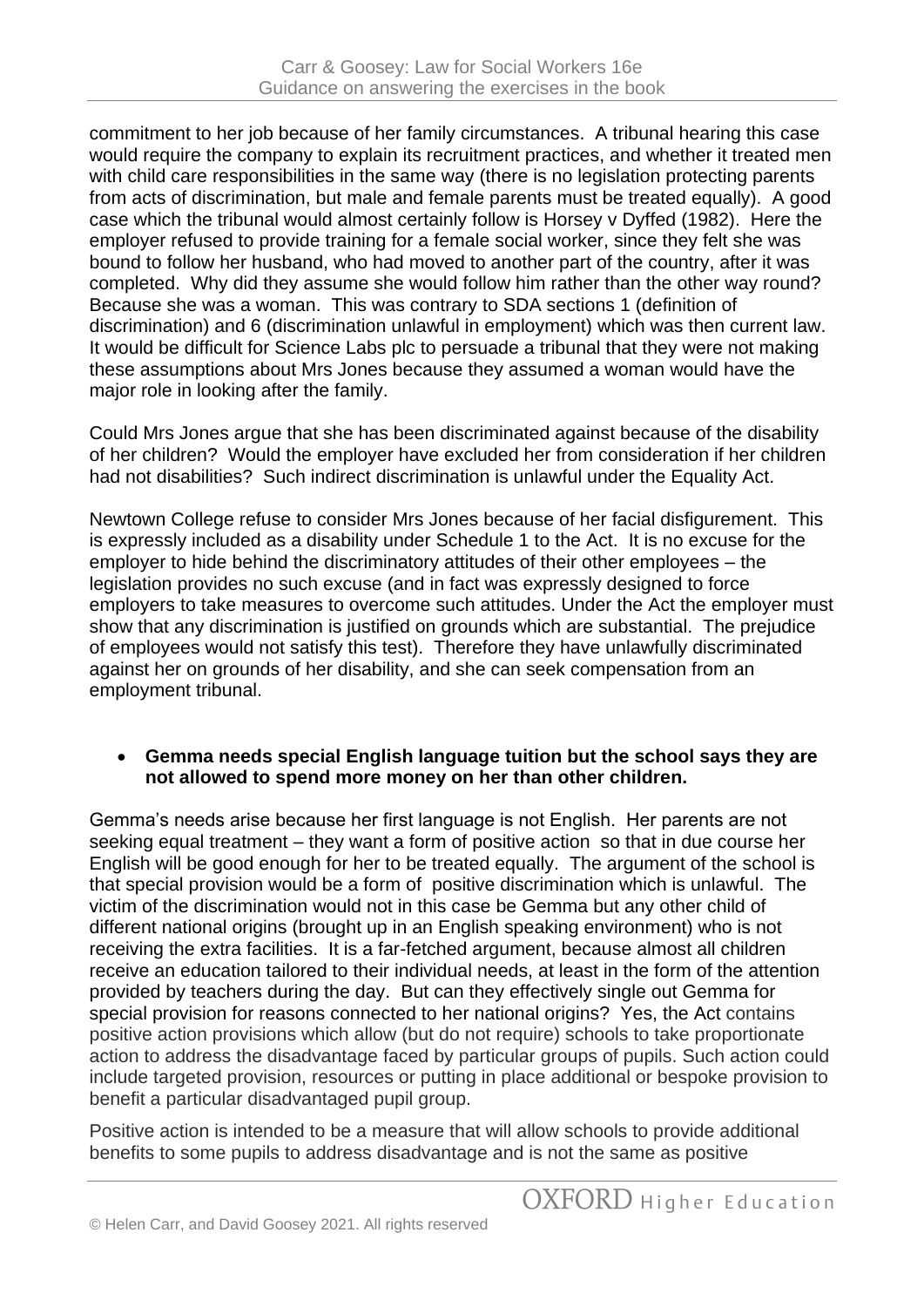discrimination. Positive discrimination would be providing preferential treatment for a particular disadvantaged pupil group that exceeded the positive action conditions.

#### **Mr Jones is continuously taunted at work with offensive comments about his multiracial family. The employer treats this as a joke, and up to now Mr Jones has tried to pretend he does not mind.**

Such behaviour would constitute harassment under the Equality Act and under s.40 of the Act the employer is liable for the harassing acts of his employees.

• **Mrs Jones takes Christine to the Gateside Cinema, which is situated in an old building recently modernized. They are refused admission because Christine's wheelchair 'will create a safety hazard for other customers'.**

It is unlawful to refuse access to public facilities on grounds of disability, and service providers must make reasonable adjustments to their premises. The fact that this is an old building would offer no excuse in law if reasonable adjustments could be made. This would include examination of the financial cost and resources of the service provider, but it would be their task to justify the reasonableness of a refusal to make adjustments.

• **Social Housing Ltd, the family's landlords, have written to say that Matthew's loud behaviour is anti-social and the family will have to leave.** 

**Social landlords have extensive powers to deal with anti-social behaviour which include demoting the tenancy from its secure status, and ultimately eviction. However to evict someone for anti-social behaviour is lawful only if it is proportionate to do so, and when someone is disabled it is much more difficult to say that eviction is a proportionate response to anti-social behaviour.** 

*2. You are a social worker for Careborough MBC. Your statutory client is Maggie, a fourteen year old who has been sleeping rough and, you believe, taking drugs. You have been accommodating Maggie with her mother Jane's agreement. Because of Maggie's frequent absconding you are considering secure accommodation. Jane has formed a relationship with John and wants Maggie to come home and the family to make a fresh start. Maggie's father Will wants Maggie to remain in local authority accommodation. You are about to set up a case conference. Maggie's headteacher does not want to participate if Will of Jane are present. Will wants to see copies of a psychologist's report which recommends that it would be disastrous for Maggie to return home or have contact with Will. John's former wife has phoned you to say she thinks*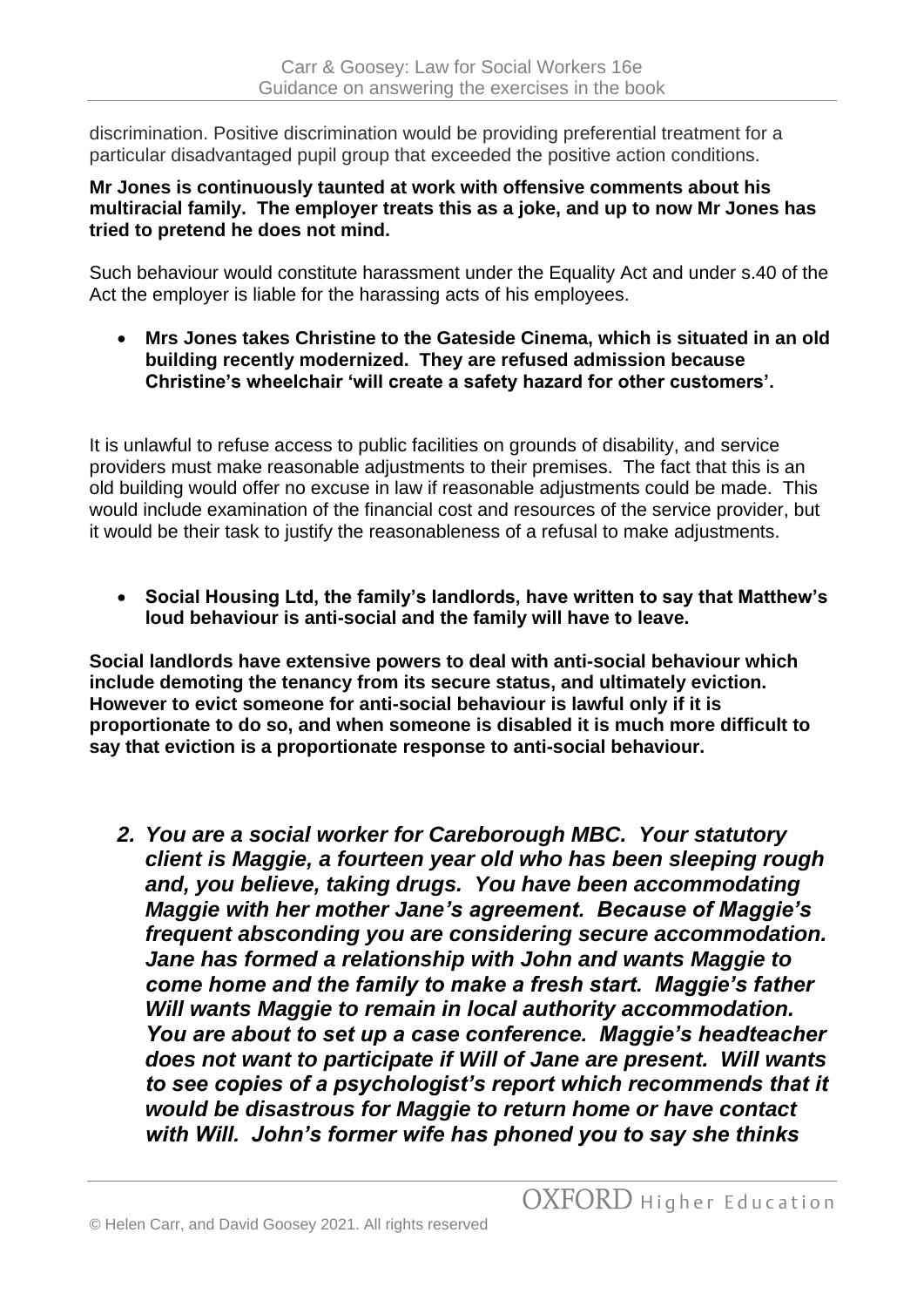### *John has sexually abused her daughter. Jane is deaf and can only communicate if a signer is present.*

# *What are the human rights law considerations you should be aware of before the case conference takes place?*

A case conference makes decisions which can affect the rights and responsibilities of individuals. In this respect it resembles a court or tribunal. The requirement that a public authority must respect the principles of the ECHR is set out in HRA s.6, so everything a social services authority does in running a case conference must be human rights compliant. Those affected by its decisions have certain minimum rights under the European Convention on Human Rights, which the case conference must respect. The rights are part of English law and a court can hear a complaint by an aggrieved party as a result of the Human Rights Act 1998. The following are likely to be relevant in the case conference:

Article 6: All parties whose rights may be affected are entitled to a fair determination of the issues which are to be decided, under article 6. Case law has indicated that this will cover access to all the information on which the decision will be based: see for example *Re L (Care: Assessment: Fair Trial)* [2002]; *R (on the application of S) v Plymouth City Council* [2002]. Will has, under article 6, a need and a right to know the evidence on which it is recommended that it would be disastrous for him to have contact with his child. John will likewise be entitled to know the substance of any evidence that he has sexually abused Maggie.

A fair determination means an ability to participate effectively. A conference in which Jane cannot communicate or understand because of her deafness will not meet this standard, so a signer will be required. Maggie's own future is at stake. Is she entitled to be present or at least to have her voice heard within the conference? Article 6 does not distinguish between the rights of a child and those of the adults; it is a question of 'fairness' and a failure to provide her with this right is likely to be open to challenge (we have not encountered any case law on this point yet).

Maggie has a right to liberty (article 5) – detention is only permitted in a limited range of circumstances where there is a lawful procedure for doing so. One of those circumstances under article 5 is 'the detention of a minor by lawful order for the purpose of educational supervision or his lawful detention for the purpose of bringing him before the competent legal authority'. The lawful procedure for detaining a child is set out in the Children Act 1989 s.25 (chapter 12 of the book). It is not easy to shoehorn the precise wording of the exceptions permitted by article 5 above into secure accommodation; the lawfulness of locking up a child was however tested in Re K (a child)(secure accommodation order: right to liberty) (2001) and s.25 detention was held to be within this exception to the right to liberty.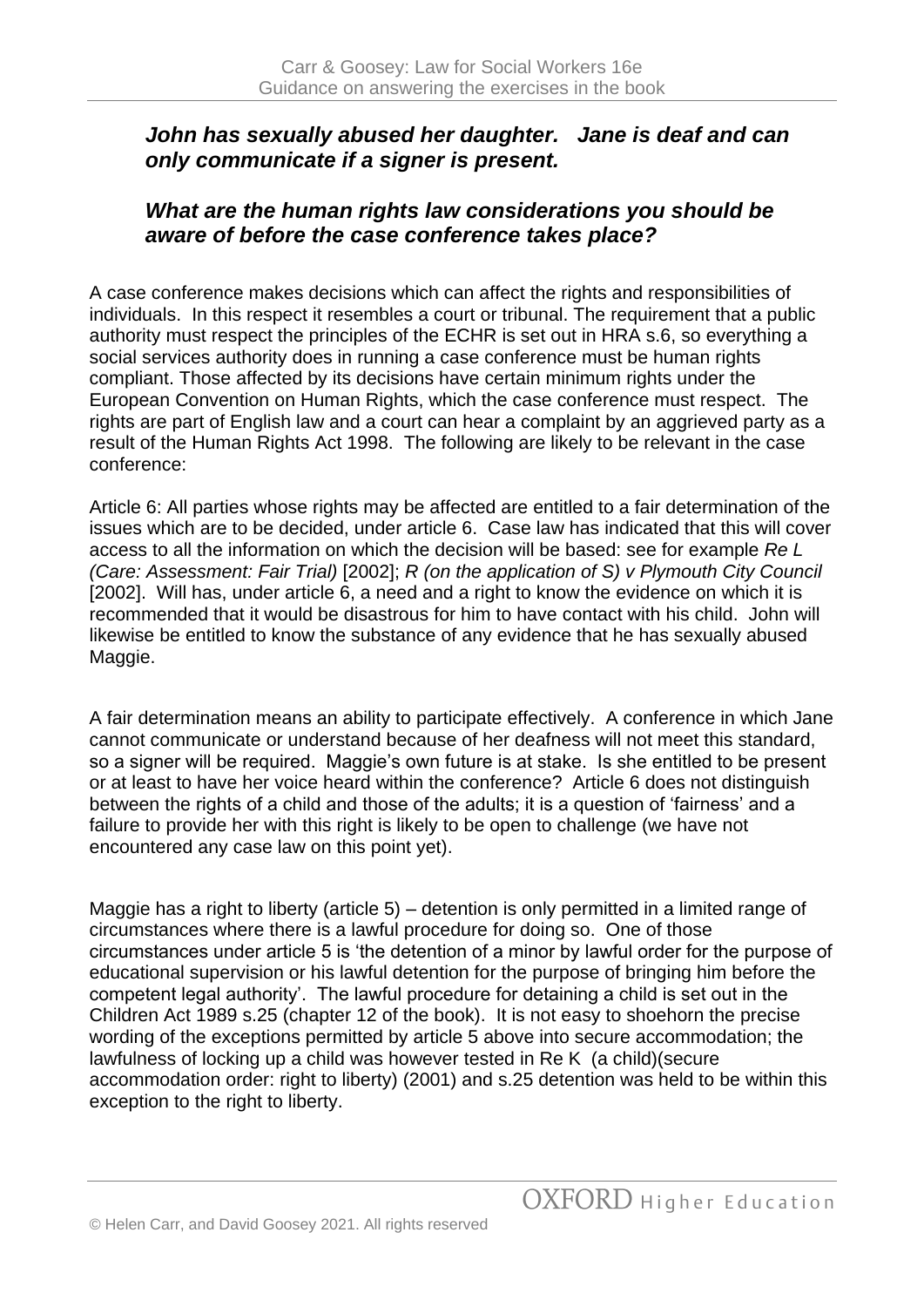All parties have under article 8 a right to respect for private and family life. Any of the people involved in the case conference are entitled not to have personal information divulged, which would be a breach of the respect for private life. Refusing to let Maggie live with her parent is a potential breach of respect for family life. But in each case article 8 allows an interference with an article 8 right 'for the protection of health or morals, or for the protection of the rights and freedoms of others'. This would also permit interference in order to establish the rights of a person who has been accused of, for example, sexually abusing a child to know what those allegations are under article 6. It is therefore a balancing act to determine how much divulging of personal information is appropriate, given that the requirement for a fair determination of the issues leads to a different result than respecting the private life of those who have information and don't want it discussed. A challenge in court under the Human Rights Act could occur if a person believes the wrong balance has been drawn. It will be necessary to show how any infringement of an article 6 or article 8 right was strictly necessary to protect health or morals or the rights of others. Experience suggests (see chapter 4) that the courts will sacrifice privacy sooner than a fair hearing where serious issues are at stake.

Note that it is open to the child protection conference to hold its proceedings in private if this is necessary for the protection of the interests of a minor under article 6, though there is no exception to the requirement to pronounce the result of the conference publicly (a point which has not been tested in court.)

## *3. Paragraph 2.5 of the Department of Health publication Human Rights in Healthcare—A Framework for Local Action contains a table which considers some Articles of the ECHR and their implications for healthcare decisions. We reproduce an extract from this table in Figure 3.2 (see page 113).*

### *Decide which Articles of the ECHR are most significant for your practice as a social worker, then decide which aspects of social work practice might raise possible compliance issues. Finally, illustrate your considerations with a specifi c example, as the Department of Health has done.*

The point of this question is to raise awareness of the relationship between the Human Rights Act and your everyday practice as a social worker. There are several articles which are very relevant and which are fully discussed in the chapter. You might start with Article 8 and think about its relationship with child care proceedings. The Article requires respect for family life and on the face of it taking a child away from its family does not show the necessary respect. However the right is not absolute. A child may be taken into care where it is legitimate and proportionate to do so. So the proper proceedings must be followed and there must be a consideration of the proportionality of the action. Article 2 is likely to become of increasing importance to social workers as coroners courts are requiring local authorities to account for deaths of those who are, or should have been within their care. Local authorities, and ultimately social workers, will have to show that they took the necessary steps to protect the lives of service users, and potential service users. Other articles, in particular Article 6 and Article 3 should also be discussed.